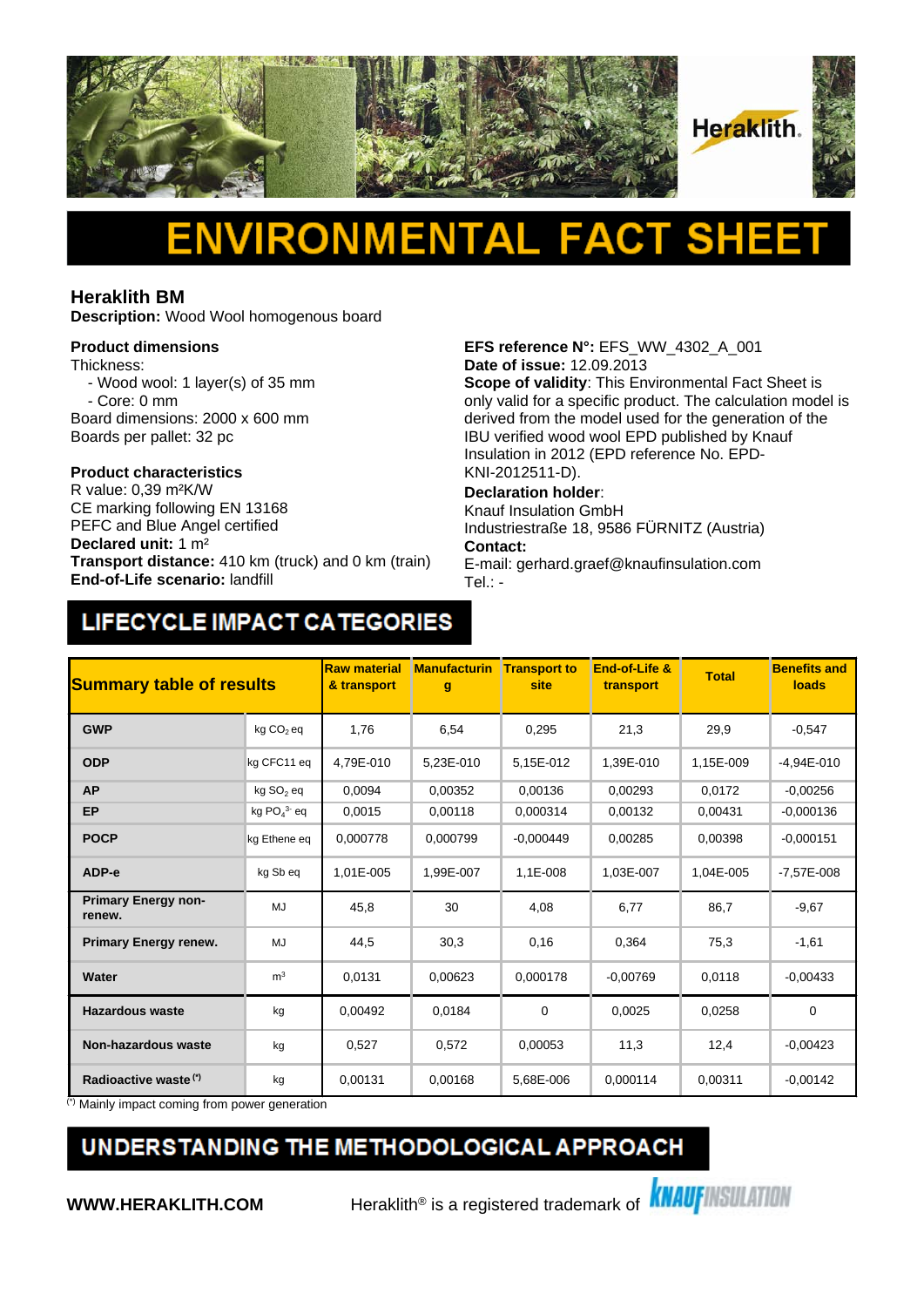

#### **Objectives**

Knauf Insulation is committed to making information about the environmental impact relating to products it places on the market available upon request. The format for presenting this information can either be a standard verified EPD or a simpler Environmental Fact Sheet based on a verified EPD.

The results are based on the LCA of Wood Wool insulation products produced by Knauf Insulation as an average from three different sites, Oosterhout (The Netherlands), Simbach (Germany) and Zalaegerszeg (Hungary).

The areas of application of the wood wool boards include underground parking, basement ceiling and pitched roof, etc.

#### **System boundaries**

The assessment is based on a "Cradle to Gate" LCA with the following additional stages: transportation to job site and end of life stages. Benefits and loads beyond the system boundaries are not included in the total. The 'Cradle to Gate' assessment takes into consideration the following stages of the life cycle: from raw material extraction, (including the necessary upstream processes, auxiliaries, transports and energy supply), the manufacturing and transportation to construction site, as well as the transportation to and the end LCA of life itself. The end of life and the benefits and loads beyond the system boundaries are based on landfill scenarios.

#### **Scope**

Standards: the environmental data reported in this Environmental Fact Sheet are based on calculation rules according to EN 15804 (see annex).The Life Cycle Assessment (LCA) follows ISO 14040:2006 and ISO 14044:2006.

### **Data and tools**

The model used for the calculation of the LCA results is derived from a verified EPD model. In order to calculate results according to EN 15804, the original model was updated with background LCA datasets from 2012 and slightly adapted (e.g. modules according to EN 15804 and generic end-of-life modules). GaBi 6 software and data were used for modeling and calculation of results. [www.gabi-software.com](http://www.gabi-software.com)

### **Verification**

The results and the consistency with the abovementioned standards have been checked through an extensive internal review applying PE INTERNATIONAL's quality standards. The original underlying LCA model for Wood Wool was verified by IBU in 2012 and communicated in three Environmental Product Declarations (EPDs). The current calculation has been conducted INTERNATIONAL AG according to the requirements of the PCR "Holzwerkstoffe" /PCR 2011/

### **ENVIRONMENTAL INDICATORS**

**Global Warming Potential** (GPW): impact of greenhouse gases such as carbon dioxide (CO<sub>2</sub>) or methane.

**Ozone Depletion Potential** (ODP): relative impact that the product can cause to the stratospheric ozone layer.

**Acidification Potential** (AP): the acidification of soils and waters predominantly occurs through the transformation of air pollutants into acids

**Eutrophication Potential** (EP): impact of nitrification by nitrogen and phosphorus to aquatic and terrestrial ecosystems, for example through algal blooms, disturbing the balance between species.

**Photochemical Ozone Creation Potential** (POCP): also known as summer smog, the impact from oxidizing of volatile compounds in the presence of nitrogen oxides (NOx) which frees ozone in the lower atmosphere

**Abiotic Depletion Potential element** (ADP- e): impact from depletion of resources excluding fossil fuel resources (such as oil or natural gas) expressed in equivalent antimony so to take into account scarcity of resources.

**Non-renewable Primary Energy**: non-renewable energy resources required to manufacture the product. Sources of nonrenewable energy are fossil fuels and uranium**.**

**Renewable Primary Energy:** renewable energy resources required to manufacture the product. Sources of renewable energy are biomass, wind, solar or hydraulic sources for example.

**Net fresh water**: input of net fresh water consumed in the life cycle stages ("blue water consumption" equals evaporated water).

**Annex to Environmental Fact Sheet N° EFS\_WW\_4302\_A\_001**

Complete results according to EN 15804 presentation

**RESULTS OF THE LCA - ENVIRONMENTAL IMPACT:** 1 m² Heraklith BM

**WWW.HERAKLITH.COM** Heraklith<sup>®</sup> is a registered trademark of **KNAUFINSULATION**